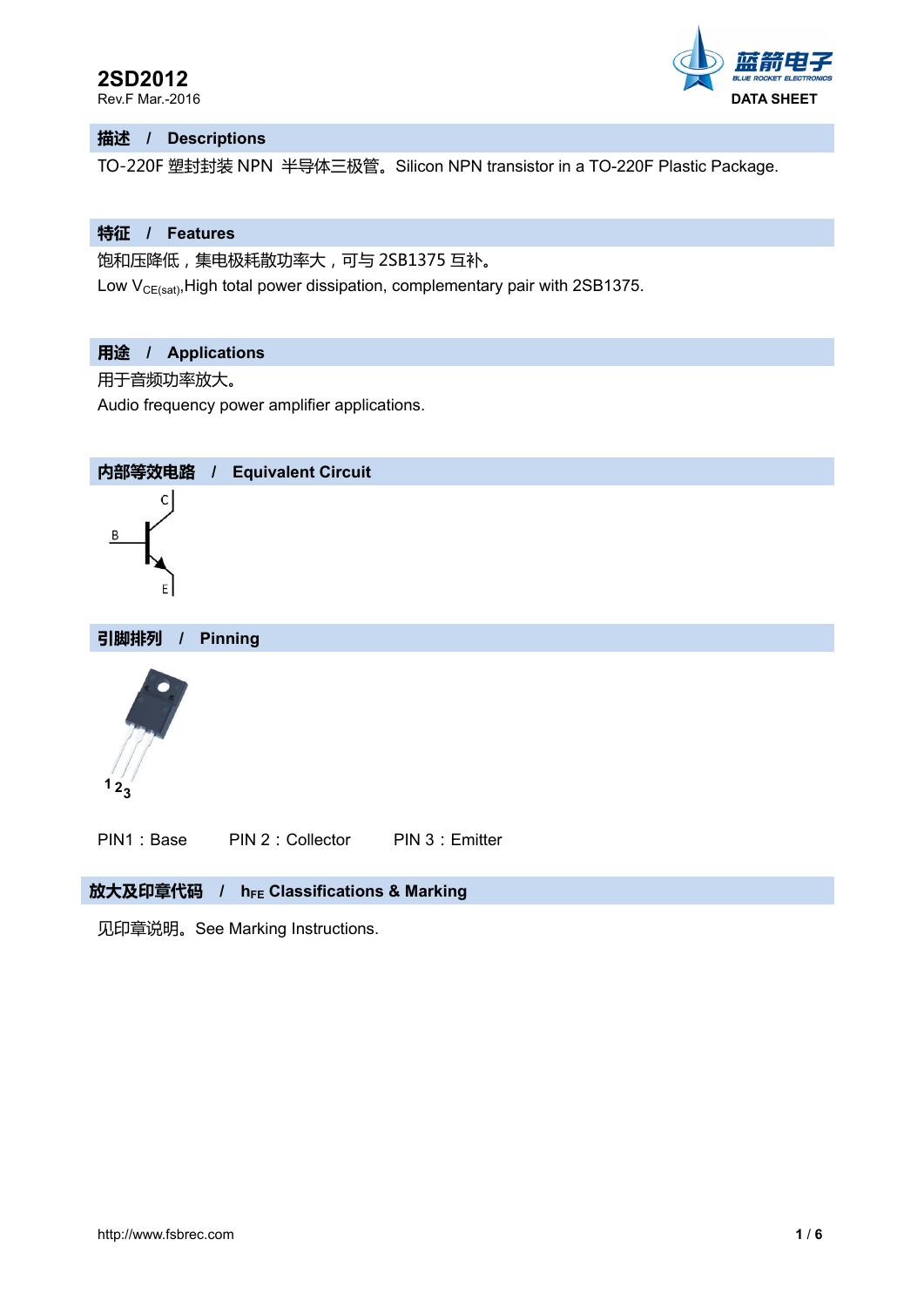

# **极限参数 / Absolute Maximum Ratings(Ta=25℃)**

| 参数<br>Parameter                       | 符号                     | 数值             | 单位<br>Unit |
|---------------------------------------|------------------------|----------------|------------|
|                                       | Symbol                 | Rating         |            |
| <b>Collector to Base Voltage</b>      | $V_{CBO}$              | 60             | V          |
| <b>Collector to Emitter Voltage</b>   | V <sub>CEO</sub>       | 60             | v          |
| <b>Emitter to Base Voltage</b>        | V <sub>EBO</sub>       | 7.0            | v          |
| <b>Collector Current - Continuous</b> | <sub>IC</sub>          | 3              | A          |
| <b>Base Current</b>                   | l <sub>B</sub>         | 0.5            | A          |
| <b>Collector Power Dissipation</b>    | $P_{C}$                | $\overline{2}$ | W          |
| <b>Collector Power Dissipation</b>    | $P_C(T_c=25^{\circ}C)$ | 25             | W          |
| Junction Temperature                  | T,                     | 150            | °C         |
| Storage Temperature Range             | $T_{\text{stg}}$       | $-55 - 150$    | n°         |

# **电性能参数 / Electrical Characteristics(Ta=25℃)**

| 参数                                               | 符号               | 测试条件                          |                        | 最小值 | 典型值最大值 |     | 单位         |
|--------------------------------------------------|------------------|-------------------------------|------------------------|-----|--------|-----|------------|
| Parameter                                        | Symbol           |                               | <b>Test Conditions</b> | Min | Typ    | Max | Unit       |
| Collector to Emitter Breakdown<br><b>Voltage</b> | V <sub>CEO</sub> | $I_{C}$ =50mA                 | $I_B=0$                | 60  |        |     | V          |
| Collector Cut-Off Current                        | I <sub>CBO</sub> | $V_{CB} = 60V$                | $I_F = 0$              |     |        | 100 | μA         |
| <b>Emitter Cut-Off Current</b>                   | I <sub>EBO</sub> | $V_{FB} = 7.0V$               | $IC=0$                 |     |        | 100 | μA         |
| DC Current Gain                                  | $h_{FE(1)}$      | $V_{CE} = 5V$                 | $IC=0.5A$              | 100 |        | 320 |            |
|                                                  | $h_{FE(2)}$      | $V_{CF} = 5V$                 | $IC=2A$                | 20  |        |     |            |
| Collector to Emitter Saturation<br>Voltage       | $V_{CE(sat)}$    | $IC=2A$                       | $I_B=0.2A$             |     | 0.4    | 1.0 | $\vee$     |
| Base to Emitter Voltage                          | $V_{BE}$         | $V_{CE} = 5V$                 | $I_{C} = 0.5A$         |     | 0.75   | 1.0 | $\vee$     |
| <b>Transition Frequency</b>                      | $f_T$            | $V_{CF} = 5V$                 | $IC=0.5A$              |     | 3.0    |     | <b>MHz</b> |
| Collector output capacitance                     | $C_{ob}$         | $V_{CB} = 10V$<br>$f = 1$ MHz | $I_F = 0$              |     | 35     |     | рF         |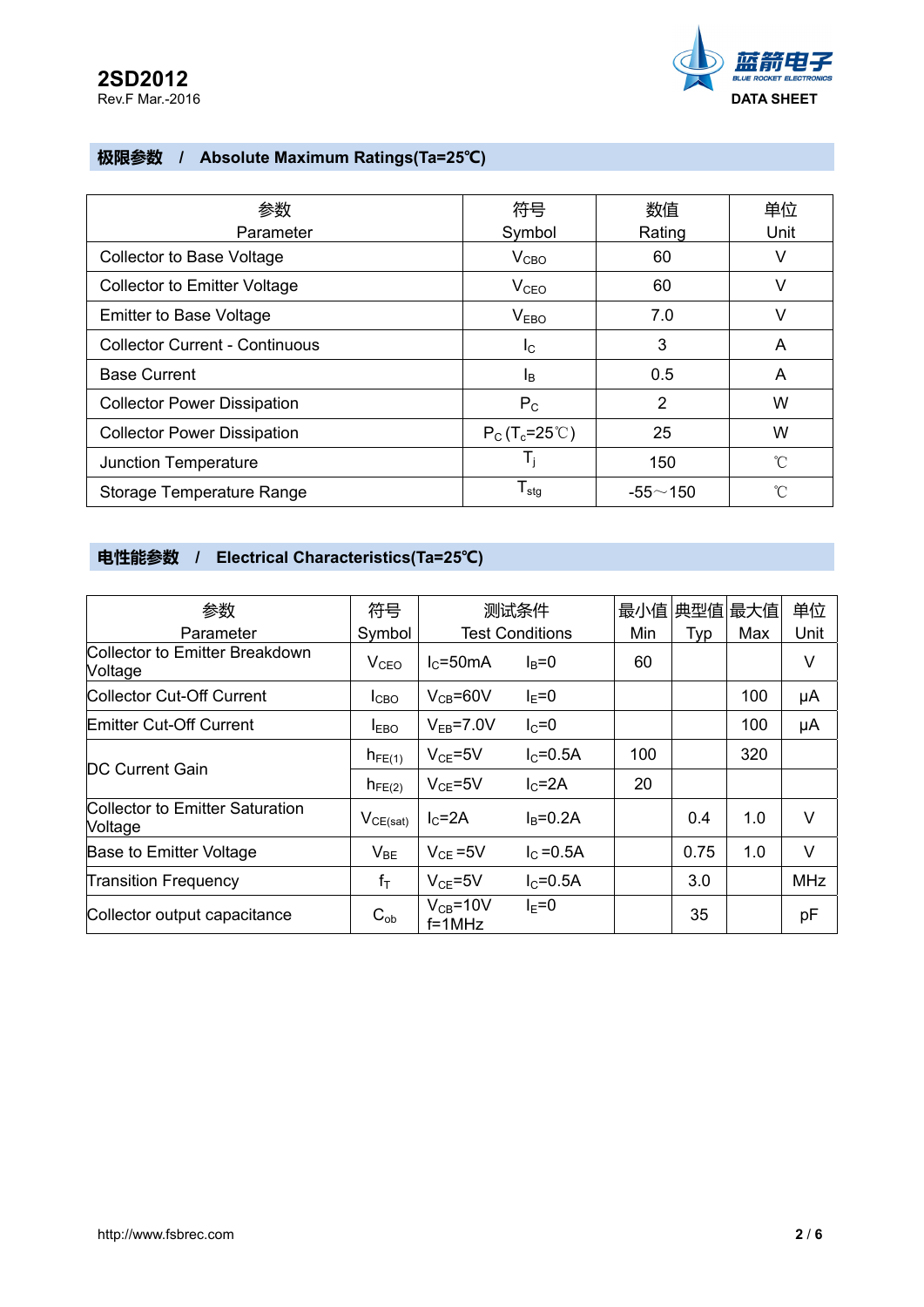# **2SD2012**<br>Rev.F Mar.-2016



## **电参数曲线图 / Electrical Characteristic Curve**











SAFE OPERATING AREA



 $V_{CE}$  (V)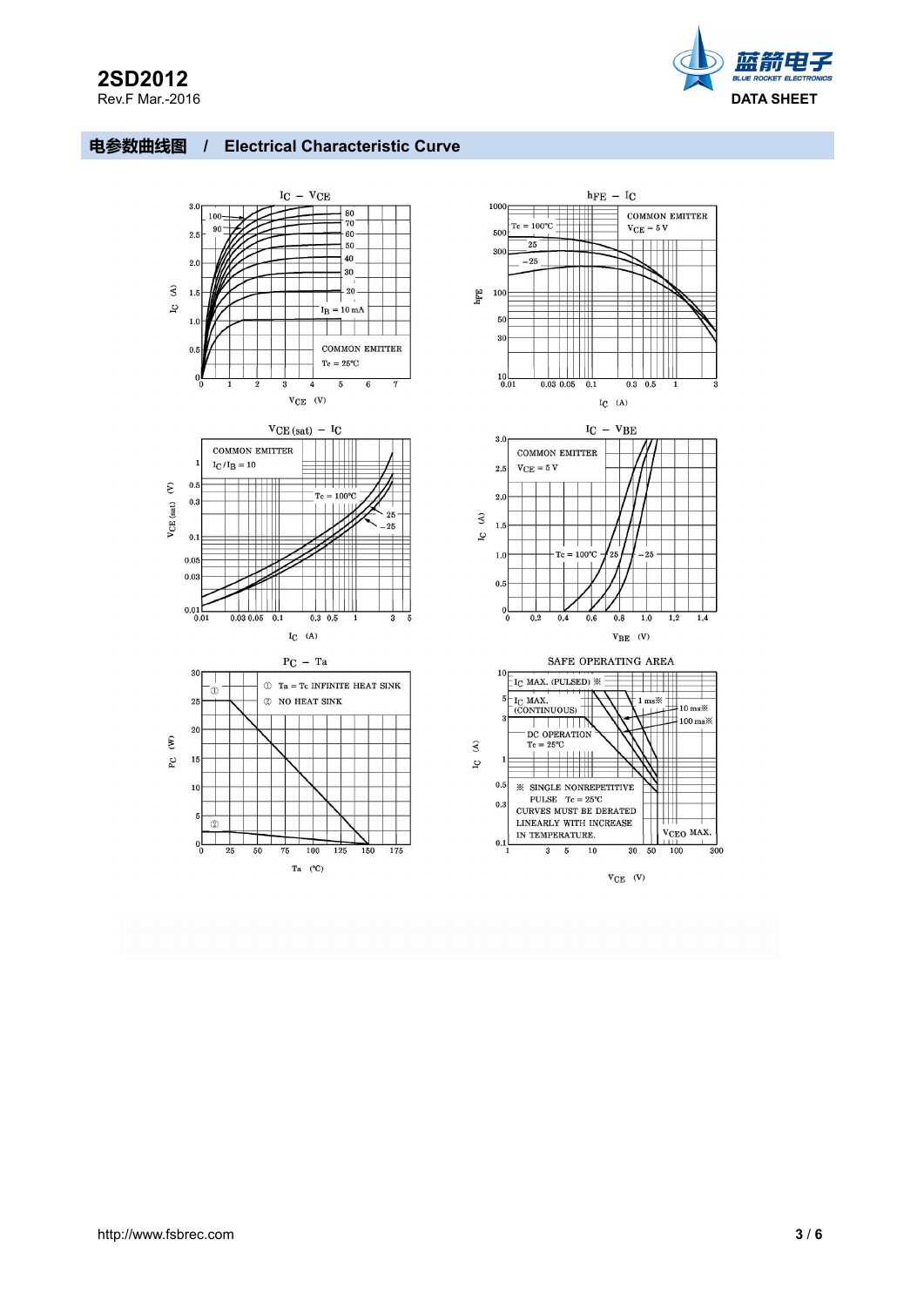

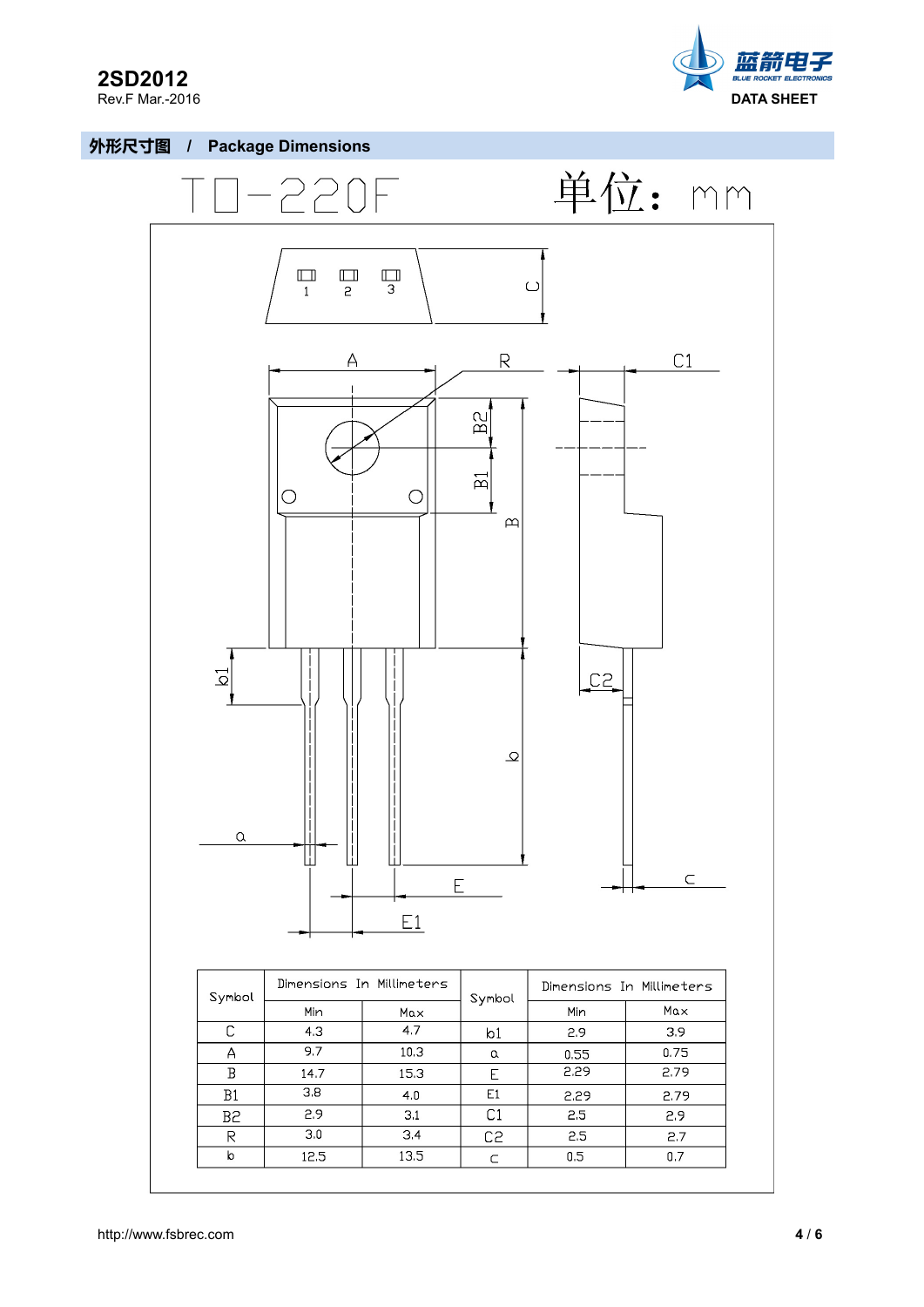





| ⊬∄י<br>۱ لیو ، |  |
|----------------|--|
| レアー            |  |

- BR: 为公司代码
- D2012: 为型号代码
- \*\*\*\*: 为生产批号代码,随生产批号变化。
- Note:
- BR: Company Code.
- D2012: Product Type.
- \*\*\*\*: Lot No. Code, code change with Lot No.